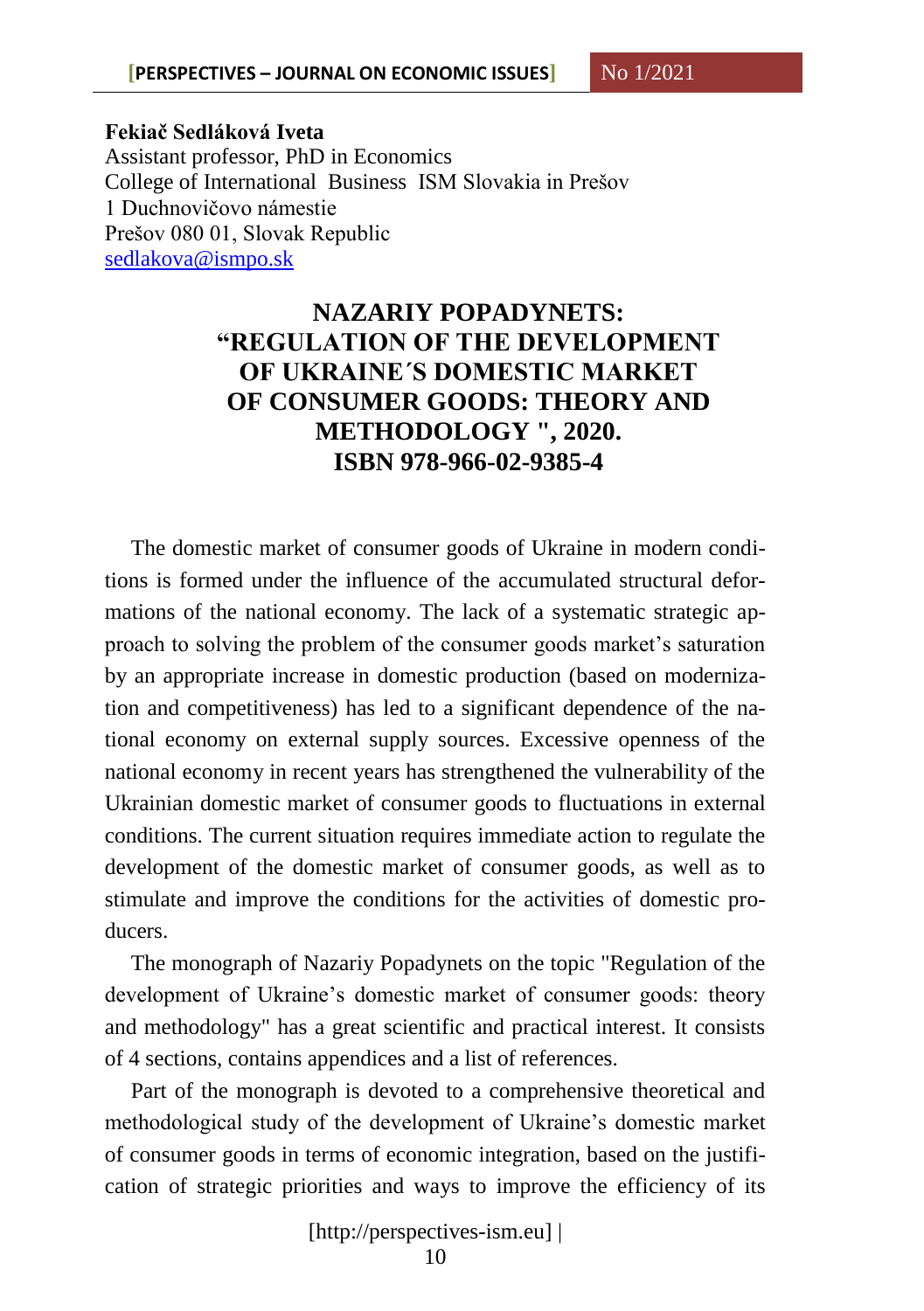functioning in the national economy. Theoretical approaches to understanding the essence of the domestic market of consumer goods are substantiated. A complex dynamic system is studied. It is formed by a set of institutions reflecting stable, adequate to exogenous and endogenous challenges, the links between subsystems. This system stipulates the institutional conditions of economic entities in the domestic market. Prerequisites for the expansion of domestic producers of their segments in the domestic market based on improving the quality and safety of goods are substantiated. The significance of such a concept as "quality", which is interpreted as a set of product properties relating to its ability to meet public consumer value and anticipated consumers' needs, legally enshrined in national and international regulatory and technical documentation.

Further, the author substantiates the priority areas of development of the domestic market of consumer goods. They will contribute to achieving long-term non-price competitive advantages of domestic producers, which, in contrast to existing ones, are a systematic approach to effective development institutions, tools for protection and support of national producers (creation conditions to develop competition between Ukrainian producers and importers; increase the level of non-price and price competitiveness; state regulation of import substitution; establish a system for monitoring prices and sales of consumer goods; harmonize the national system of product quality control and market surveillance with modern international norms and requirements). The normative-legal and institutional environment of domestic market development is analyzed and the method of evaluating the efficiency of formation and implementation of the regulation of domestic market development of consumer goods is singled out.

A significant part of the study is devoted to the results of the assessment of the current state of the domestic market, as well as analysis and modeling of factor determinants of the domestic consumer goods market. A study on the differences in purchasing behavior of the population of EU member states and Ukraine in the domestic market of consumer goods was conducted, based on which a model of such differences was built.

> [http://perspectives-ism.eu] | 11